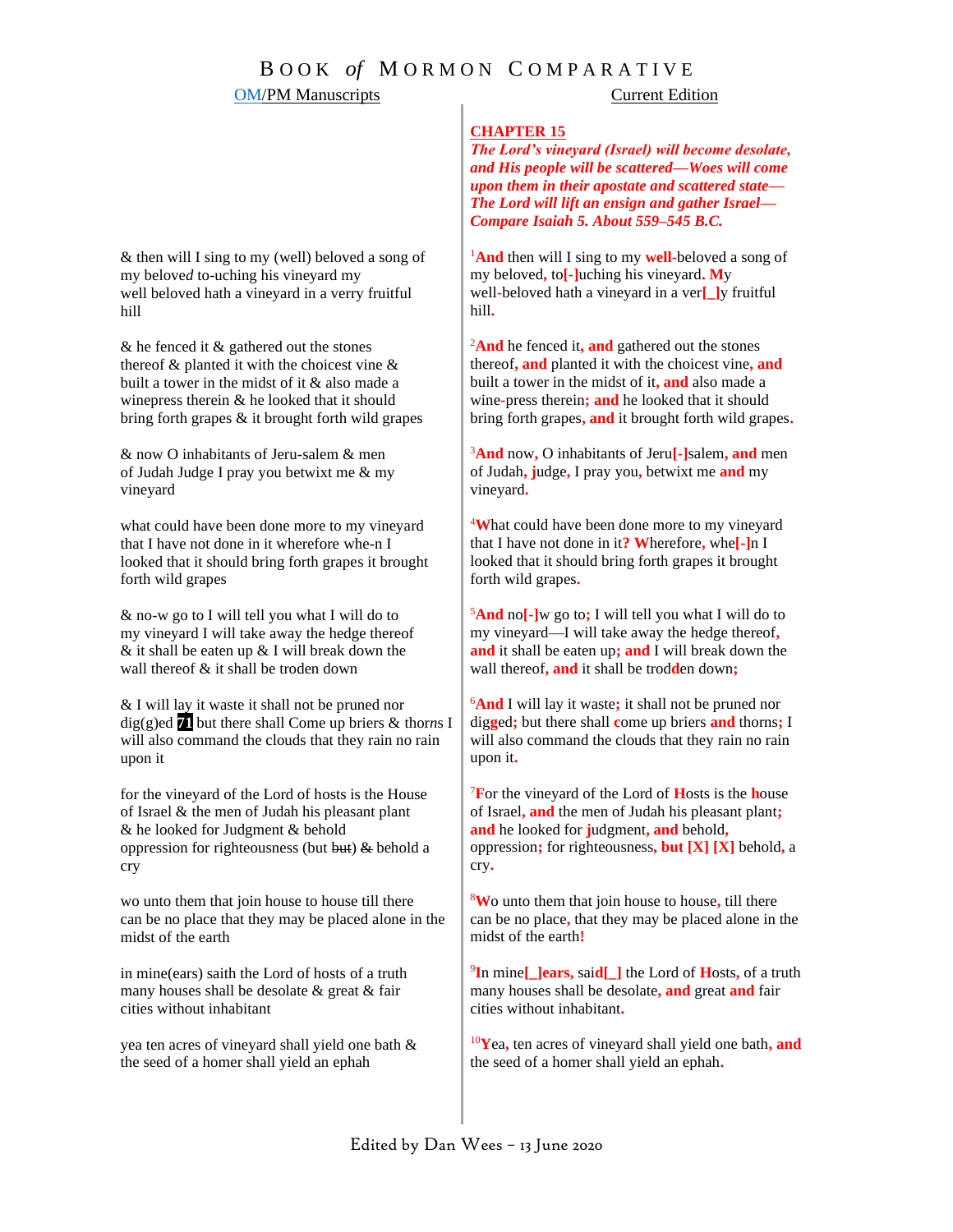# B O O K *of* M O R M O N C O M P A R A T I V E

### **OM/PM Manuscripts** Current Edition

wo unto them that rise up early in the morning that they may follow strong drink that continue untill night & wine inflame them

 $&$  the harp  $&$  the viol the tabret  $&$  pipe & wine are in their feasts but they regard not the work of the Lord neither consider the opperation of his hand*s*

therefore my People are gone into captivity because they have no knowledge & their *◊* honourable men are famished & their multi*t*ude dried up with thirst

therefore hell hath enlarged herself & opened her mouth without measure & their glory & their multi()tude  $&$  their pomp  $&$  he that rejoiceth shall decend into it

& the mean man shall be brought down & the mighty man shall be humbled & the eyes of the lofty shall be humbled

but the Lord of hosts shall be exalted in Judgment & God that is holy sha-ll be sanctified in righteousness

then shall the Lambs feed after their manner & the waste places of the fat ones shall strangers eat

wo unto them that draw iniqu()ity with cords of vanity & Sin as it w(were)e*◊*e with a cart rope

that say let him ma-ke speed hasten his work that we may see it & let the counsel of the holy one of Is-rael draw nigh & come that we may know it

wo unto them that call evil good & good evil that put darkness for light & light for darkness that put bitter for sw-eet & sweet for bitter

wo unto the wise in their own eyes & prudent in their own sight

wo unto the mighty to drink wine & men of strength to mingle strong drink

which justify the wicked for reward & take away the righteousness of the righteous from him

<sup>11</sup>**W**o unto them that rise up early in the morning**,** that they may follow strong drink**,** that continue until**[\_]** night**, and** wine inflame them**!**

<sup>12</sup>**And** the harp**, and** the viol**,** the tabret**, and** pipe**, and** wine are in their feasts**;** but they regard not the work of the Lord**,** neither consider the op**[\_]**eration of his hands**.**

<sup>13</sup>**T**herefore**,** my **p**eople are gone into captivity**,** because they have no knowledge**; and** their **[\_]** hono**[\_]**rable men are famished**, and** their multitude dried up with thirst**.**

<sup>14</sup>**T**herefore**,** hell hath enlarged herself**, and** opened her mouth without measure**; and** their glory**, and** their multi()tude**, and** their pomp**, and** he that rejoiceth**,** shall de**s**cend into it**.**

<sup>15</sup>**And** the mean man shall be brought down**, and** the mighty man shall be humbled**, and** the eyes of the lofty shall be humbled**.**

<sup>16</sup>**B**ut the Lord of **H**osts shall be exalted in **j**udgment**, and** God that is holy sha**[-]**ll be sanctified in righteousness**.**

<sup>17</sup>**T**hen shall the **l**ambs feed after their manner**, and** the waste places of the fat ones shall strangers eat**.**

<sup>18</sup>**W**o unto them that draw iniqu()ity with cords of vanity**, and s**in as it **[\_]were[\_ \_ \_]** with a cart rope**;**

<sup>19</sup>**T**hat say**: L**et him ma**[-]**ke speed**,** hasten his work**,** that we may see it**; and** let the counsel of the **H**oly **O**ne of Is**[-]**rael draw nigh **and** come**,** that we may know it**.**

<sup>20</sup>**W**o unto them that call evil good**, and** good evil**,**  that put darkness for light**, and** light for darkness**,** that put bitter for sw**[-]**eet**, and** sweet for bitter**!**

<sup>21</sup>**W**o unto the wise in their own eyes **and** prudent in their own sight**!**

<sup>22</sup>**W**o unto the mighty to drink wine**, and** men of strength to mingle strong drink**;**

<sup>23</sup>**Who** justify the wicked for reward**, and** take away the righteousness of the righteous from him**!**